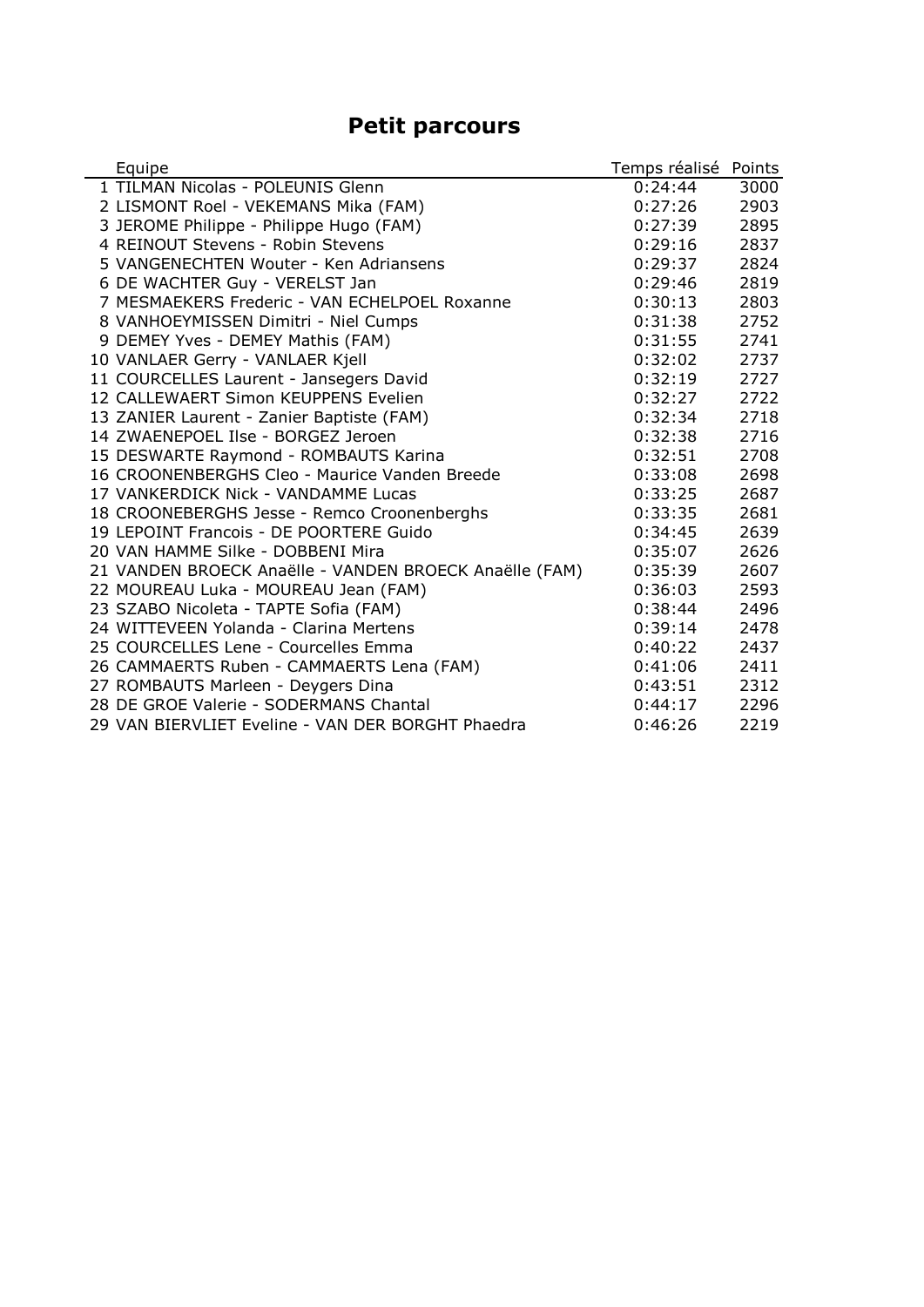## **Grand parcours**

| Equipe                                        | Temps réalisé | Points |
|-----------------------------------------------|---------------|--------|
| 1 ERTVELDT JULIEN - AUVERDIN Nicolas          | 0:46:11       | 3000   |
| 2 STEENWERCKX Matthias - DE WACHTER Jonas     | 0:46:31       | 2988   |
| 3 DENIS Kevin - VILLETTE Raphael              | 0:46:48       | 2978   |
| 4 MEINGUET Dorian - STROLLO Sergio            | 0:46:58       | 2972   |
| 5 FELIERS Eddy - HUTS Sven                    | 0:47:54       | 2938   |
| 6 DAEL Christophe - Van den Driessche Hendrik | 0:48:05       | 2932   |
| 7 MARIN Nicolas - TURPIN Yannick              | 0:49:25       | 2884   |
| 8 JURGENS Kurt - Ilse GELDHOF                 | 0:49:37       | 2876   |
| 9 SOHIE Pascal - BOYDENS Bart                 | 0:49:40       | 2875   |
| 10 SCHOUTTETEN Alan - SCHOUTTETEN Kenny       | 0:50:30       | 2845   |
| 11 CLUDTS Cedric - ROELENS Stijn              | 0:50:55       | 2830   |
| 12 DE GROOTE Estelle - VAN ESPEN Fabrice      | 0:51:09       | 2821   |
| 13 VANDEN EYNDE Birgen - VANDEN EYNDE Arne    | 0:51:13       | 2819   |
| 14 DE GROOTE Jonathan - VANDEN BROECK Maxance | 0:51:30       | 2809   |
| 15 DE HERTOG Philippe - DE HERTOG Siemen      | 0:51:38       | 2804   |
| 16 VANDERBEKE Koen - Vandamme Stephane        | 0:51:58       | 2792   |
| 17 RENARD Pierre - VANDERLINDEN Marc          | 0:52:15       | 2782   |
| 18 CEULEMANS Gert                             | 0:52:27       | 2774   |
| 19 LAUWERS Peter - DE RADEMAEKER Koen         | 0:53:22       | 2741   |
| 20 IMBO Gil - VAN OPHALVENS David             | 0:53:24       | 2740   |
| 21 LECHAT Louis - DELMELLE Patrick            | 0:53:28       | 2738   |
| 22 COOREMAN Lene - Courcelles Emma (FAM)      | 0:53:38       | 2732   |
| 23 CAMMAERTS Bart - TAYEBI Said               | 0:53:51       | 2724   |
| 24 LAMBERTS Peter - DE SMET Willem            | 0:54:08       | 2714   |
| 25 DOCKX Ghislain - DOCKX Jeroen              | 0:54:11       | 2712   |
| 26 SOUDAN Mike - SOUDAN Frank                 | 0:54:14       | 2710   |
| 27 DRUINE Pauline - BALESTRIE Benoit          | 0:54:17       | 2708   |
| 28 WIENCEK Andy - VAN NUFFELEN Danny          | 0:54:19       | 2707   |
| 29 AVRIL Claire - GERMINE Pauline             | 0:54:24       | 2704   |
| 30 HONORE Julien - CAMBIER Pierre             | 0:54:27       | 2702   |
| 31 RODRIGUEZ Luis - SCHOUTTETEN Bernard       | 0:54:33       | 2699   |
| 32 POLLARIS Floris - VANDERSTRAETEN Sam       | 0:54:58       | 2684   |
| 33 CABANEL Aurellien - DOMERGUE Jean-Dany     | 0:55:22       | 2669   |
| 34 SCHIETECATTE Mathias - KORNAS Timmy        | 0:55:26       | 2667   |
| 35 VAN DAMME Dennis - Pieter-Jan Willems      | 0:55:43       | 2657   |
| 36 IMBO Kristel - VAN OSSELT Thierry          | 0:55:46       | 2655   |
| 37 DEVOS Wim - Francisco NUEZ SORIANO         | 0:56:05       | 2644   |
| 38 HELIN François - Iwaszko Livia             | 0:56:33       | 2627   |
| 39 DEQUINNEMAERE Philippe - HOEBANCKX Thomy   | 0:56:44       | 2620   |
| 40 POLET Kristel - GULDENTOPS Maarten         | 0:56:47       | 2618   |
| 41 CAUWENBERGHS Wim - Olivier Aerts           | 0:57:11       | 2604   |
| 42 ROECKX Stijn - Jan Van Rillaer             | 0:57:12       | 2603   |
| 43 STOCKMANS Francois - VANDERLINDEN Julie    | 0:57:25       | 2596   |
| 44 DE GROOTE Jacques - COLLETTE Vincent       | 0:57:30       | 2593   |
| 45 VERBIST Gilles - Steven Vanmedegael        | 0:57:46       | 2583   |
| 46 PERVEUX Olivier - CORDIER Jean-Claude      | 0:57:48       | 2582   |
| 47 VANDERVEKEN Luc - Pascal                   | 0:57:52       | 2579   |
| 48 LEMEIRE Jos - VERMASSEN Pieter             | 0:58:12       | 2567   |
| 49 BOUILLET Olivier - LEBRUN P                | 0:58:24       | 2560   |
| 50 JOLY Ilka - Eef Beunckens                  | 0:58:30       | 2557   |
| 51 FORNAXA Gert - LODDEWYCKX Luc              | 0:58:35       | 2554   |
| 52 MONTOSY François - VINCENT Geoffroy        | 0:59:02       | 2537   |